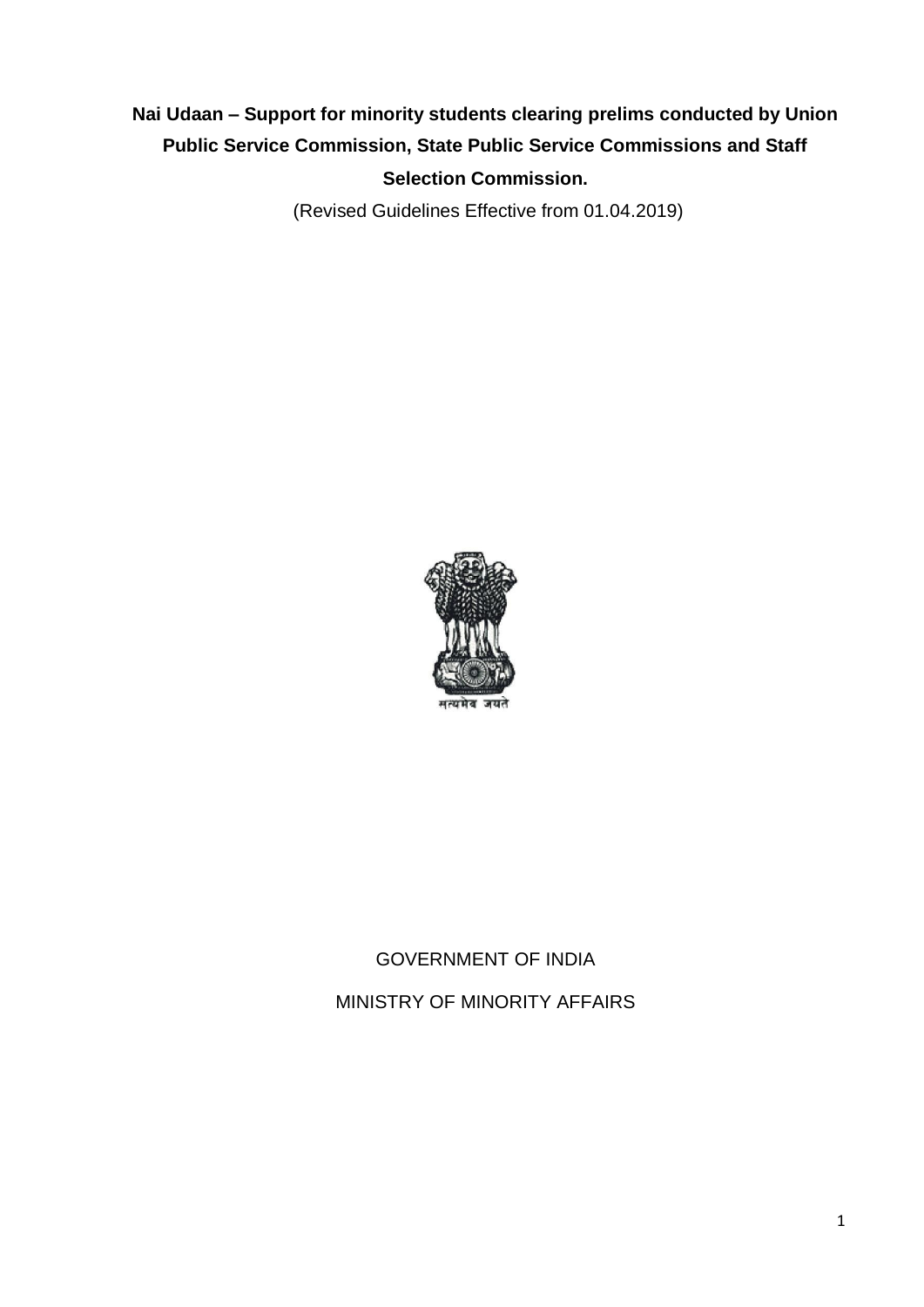### **Government of India Ministry of Minority Affairs**

\*\*\*\*\*

Scheme and Guidelines for implementation of the scheme of Nai Udaan – Support for minority students clearing prelims conducted by Union Public Service Commission, State Public Service Commissions and Staff Selection Commission.

### **Nai Udaan**

**1. Background and Justification of the Scheme:** National Commission on Religious and Linguistic Minorities in its report has highlighted that all communities and groups should have equal share in economic opportunities and employment. It envisages proactive measures for those communities that lag behind and become increasingly marginalized. Hence interventions in the form of Government programs need to help these communities, with earmarking of targets on (1) Self- employment and Wage employment and (2) Recruitment to State and Central Services.

### **2. Objectives**

The objective of the Scheme is to provide financial support to the minority candidates clearing prelims conducted by Union Public Service Commission, Staff Selection Commission and State Public Service Commissions to adequately equip them to compete for appointment to Civil Services in the Union and the State Governments and to increase the representation of the minority in the Civil Services by giving direct financial support to candidates clearing Preliminary Examinations conducted by Union Public Service Commission (UPSC); State Public Service Commissions (SPSCs) for Group A and B (Gazetted and non-Gazetted posts Staff Selection Commission (Combined Graduate Level), CAPF for Group 'B'(Non Gazetted posts).

**3. Implementing Agency and Eligibility:** Ministry of Minority Affairs will be the implementing agency and only candidates belonging to notified Minority Communities who clear the Prelim examinations conducted by UPSC; SPSC or SSC etc. and fulfill all other eligibility criteria and conditions will be considered for financial support under the scheme. Eligibility criteria and conditions of the Scheme will be as follows:

i) The candidate should belong to one of the Minority Communities notified under Section 2 (C ) of National Commission for Minorities Act, 1992 and should have passed any of the Prelim exams conducted by UPSC, SPSC or SSC listed at Para 5 of the scheme.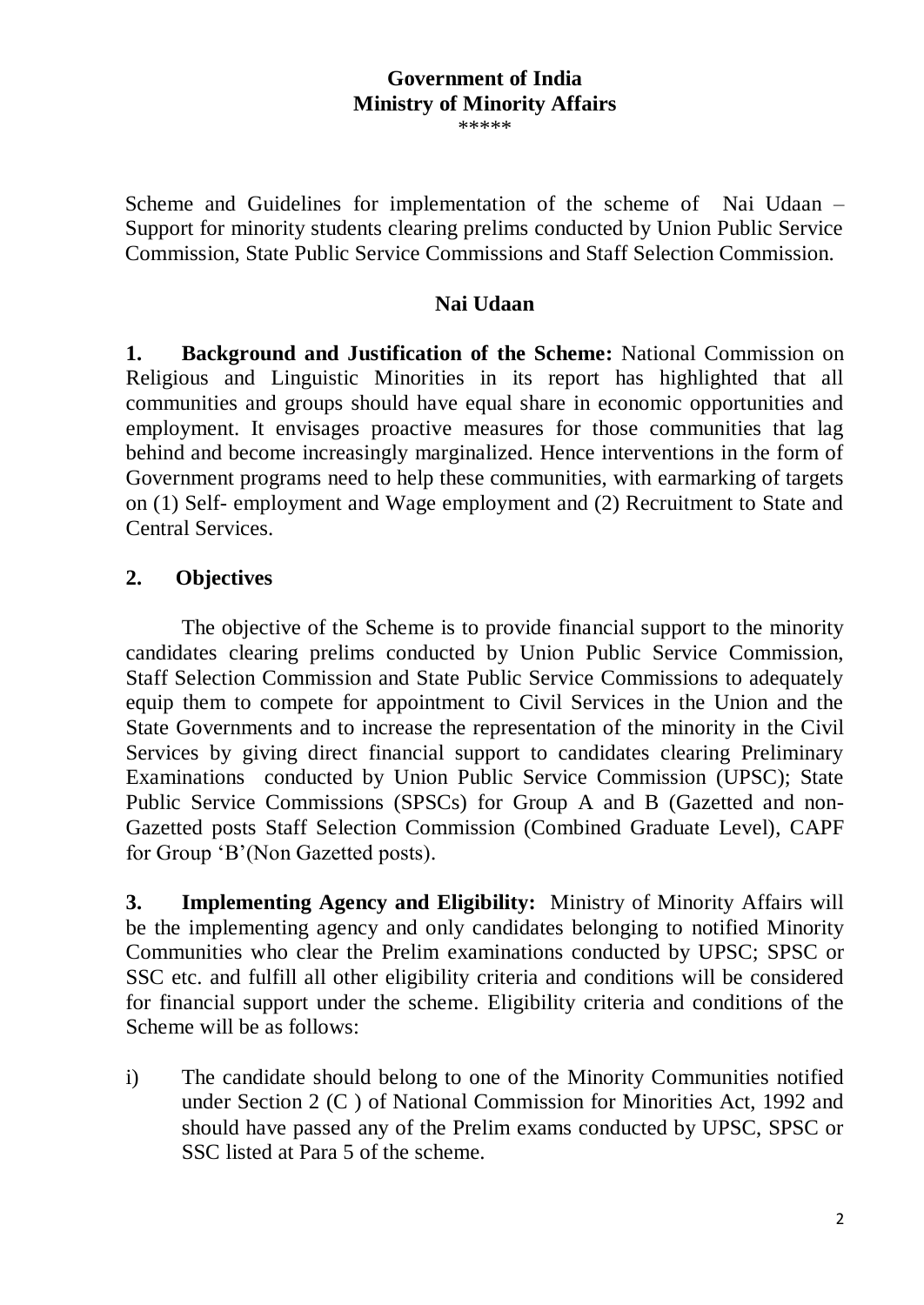- ii) Total family income of the candidates from all sources should not exceed Rs. 8.0 lakh per annum.
- iii) The financial support can be availed by a candidate only once. The candidate will not be eligible to benefit from any other similar Scheme of the Central or State Governments /UT Administrations. In case the candidate decides to opt for other Schemes; he/she will have to forgo the claim from this Ministry and refund the amount if already availed with 10% interest. He / she needs to give an affidavit to the effect, that he /she is not availing such benefit from any other source.

#### **4. Procedure:**

Eligible candidates may apply online through the portal i.e. [www.naiudaan](http://www.naiudaan-moma.gov.in/)[moma.gov.in](http://www.naiudaan-moma.gov.in/) for availing of the benefit under the Scheme within one month from the date of declaration of result along with all requisite documents. However, Selection Committee can also consider applications received even after one month time.

### **5 Cost/Number of Beneficiaries:**

Every year up to 5100 candidates will be given financial support under the scheme throughout the country on fulfilling the eligibility criteria till the budgetary allocation is exhausted. Selection of the candidates will be based on first-come-first-serve basis in case of limited number of slots available for any particular community/Exam. The distribution of slots is based on the data of Census, 2011. The Exam wise, physical distribution of benefits to different notified minority communities will be as follows:

| Name of Exam                                                                                            | <b>Community wise quota</b> |                   |              |                  |              |               |              |
|---------------------------------------------------------------------------------------------------------|-----------------------------|-------------------|--------------|------------------|--------------|---------------|--------------|
|                                                                                                         | <b>Muslims</b>              | <b>Christians</b> | <b>Sikhs</b> | <b>Buddhists</b> | <b>Jains</b> | <b>Parsis</b> | <b>Total</b> |
| <b>UPSC (Civil Service, Indian</b><br><b>Engineering Service &amp; Indian</b><br><b>Forest Service)</b> | 219                         | 36                | 24           | 10               | 9            | 2             | 300          |
| <b>State PSC (Gazetted)</b>                                                                             | 1460                        | 240               | 160          | 66               | 60           | 12            | 2000         |
| SSC(CGL) & (CAPF)                                                                                       | 1460                        | 240               | 160          | 66               | 60           | 12            | 2000         |
| <b>State PSC (Graduate level)</b><br>(Non-Gazetted)                                                     | 584                         | 97                | 64           | 26               | 25           | 4             | 800          |
| <b>Total</b>                                                                                            | 3723                        | 613               | 408          | 168              | 154          | 30            | 5100         |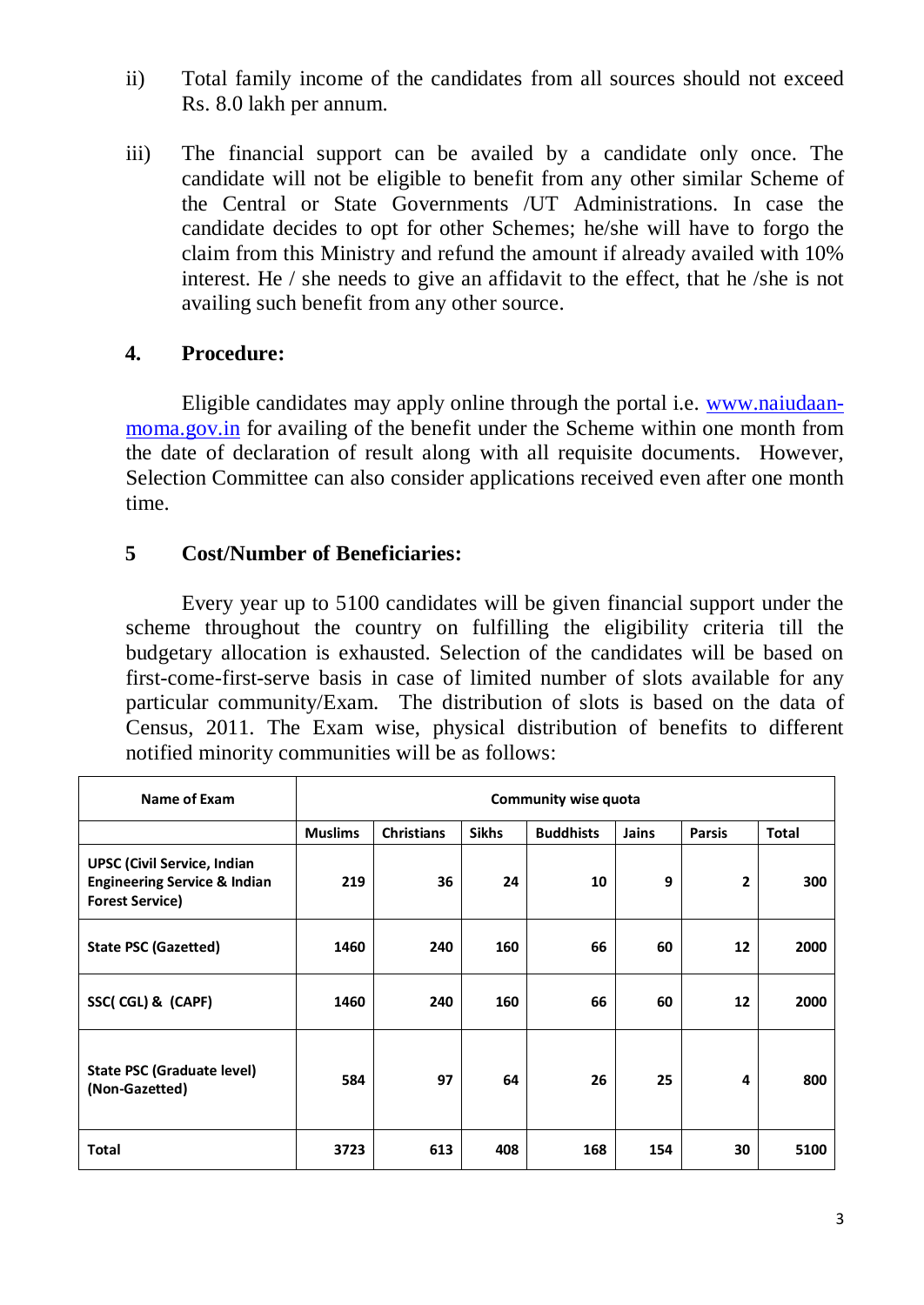In case of non availability of candidates of particular community/exam, the unutilized quota of that particular community/exam may be transferred to eligible candidates belonging to other community/ies/exams. Periodicity of review will be decided by Ministry.

The rate of financial assistance will be as under:

| S.No. | Exam                                              | Rate of Financial |
|-------|---------------------------------------------------|-------------------|
|       |                                                   | Assistance        |
|       | UPSC (Civil Services, Indian Engineering Services | 1,00,000          |
|       | & Indian Forest Services)                         |                   |
|       | State PSC (Gazetted)                              | 50,000            |
|       | SSC (CGL) $\&$ (CAPF-Group B)                     | 25,000            |
|       | State PSC (Graduate level) (Non-Gazetted)         | 25,000            |

The revised rates will be applicable for the applications received on or after 1<sup>st</sup> April 2019 during 2019-20.

# **6. Terms and Conditions for Candidates**

- i) The candidate should submit the proof of passing the exam for which he has applied for availing the benefit under the scheme.
- ii) The candidate should submit relevant Admit Card/Roll Number slip, and documentary proof in support of qualifying the exams and any other document sought by the Ministry.
- iii) The candidate should submit a certificate of annual income of the family from all sources issued by Competent Authority in State/UT.

# **7. Conditions for payment of Financial assistance to the Candidates**

- 1. The financial benefit will be given to the candidate only once and for one examination only i.e. if a candidate qualifies Combined Graduate Level Prelims Exam conducted by SSC and simultaneously qualifies prelims exam of Civil Service conducted by UPSC, the financial benefit will be given for only one exam.
- 2. Payment of financial benefit may be linked with Aadhar Number if available. In this regard, Gazetted Notification S.O. 2410 (E) dated  $14<sup>th</sup>$  June, 2017 under Section-7 of Aadhar (Targeted Delivery of Financial and Other Subsidies, Benefits and Services) Act, 2016 (18 of 2016) published dated July 31, 2017 may be referred.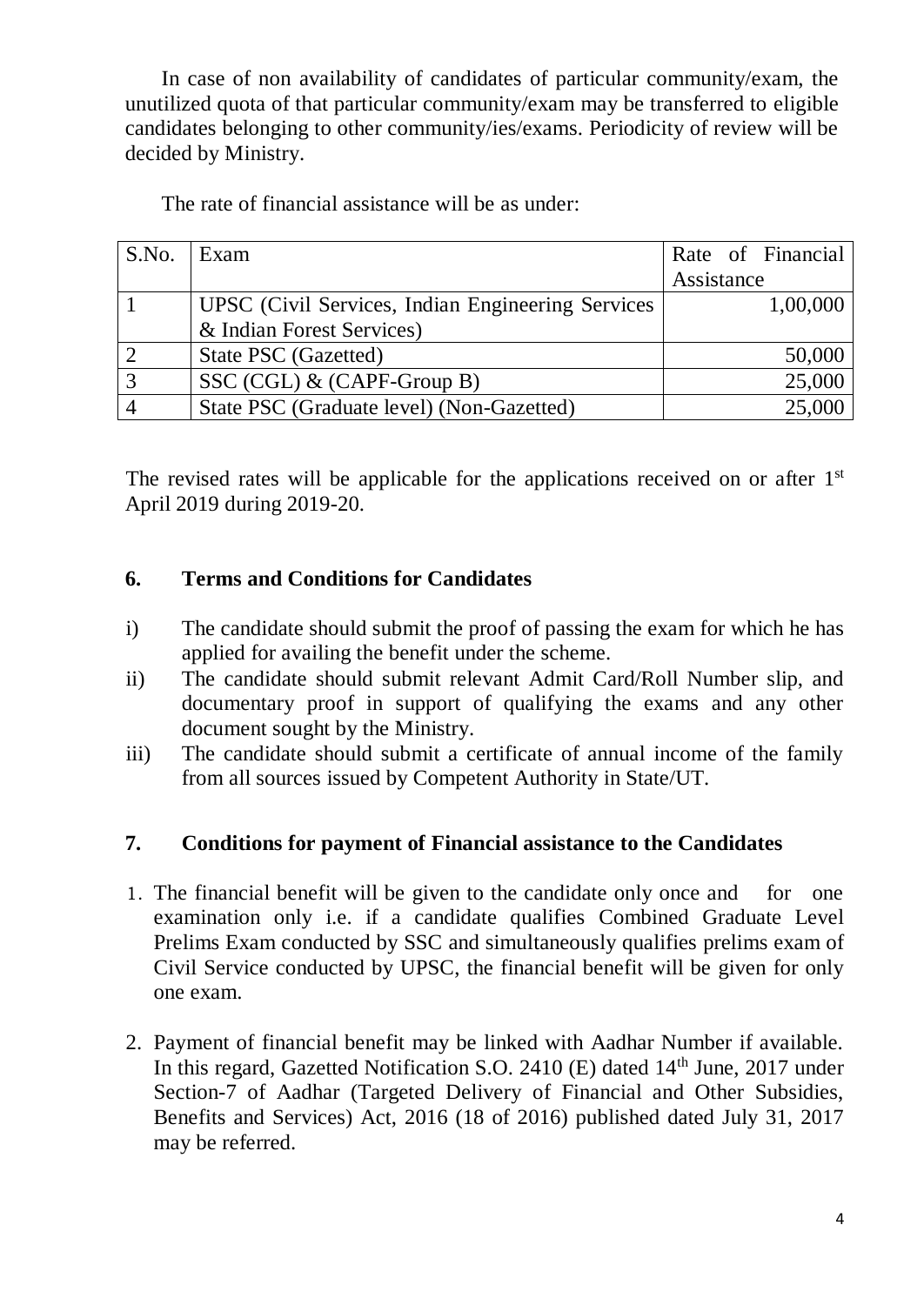- 3. In case of non availability of candidates of particular community, the unutilized quota of that particular community may be transferred to eligible candidates belonging to other community/ies/exams.
- 4. A mechanism of getting Feedback of beneficiaries may also be developed to assess its impact.
- 5. Candidates who have availed the benefit of this Scheme shall not be eligible to avail the benefit of free coaching for Civil Services(Mains) conducted by UPSC/ SSC/State PSCs etc.
- 6. Payment of financial benefit may be given in one installment. However, the candidate have to inform the Ministry about the outcome/result of Mains Exam through e-mail.

### **8. Funding Pattern:**

100% financial support will be provided to the selected candidates through Ministry of Minority Affairs as this is a Central Sector Scheme (CSS). Payment will be made through Direct Benefit Transfer (DBT) mode.

### **9. Procedure for Selection of the candidates:**

Applications received from the applicants will be scrutinized in the Ministry and will be placed before the following committee for selection of eligible applicants for financial assistance under the scheme:

| a            | Additional Secretary/Joint Secretary (Minority Chairperson    |        |  |
|--------------|---------------------------------------------------------------|--------|--|
|              | Affairs:                                                      |        |  |
| $\mathbf{b}$ | Deputy Secretary(DS)/Director (Finance)                       | Member |  |
| $\mathbf{c}$ | Representative from DoPT not below the rank of Member         |        |  |
|              | Director/DS;                                                  |        |  |
| d            | Representative from Ministry of HRD not below the   Member    |        |  |
|              | rank of Director/DS;                                          |        |  |
| e            | Representative from UGC not below the rank of Member          |        |  |
|              | Director/DS;                                                  |        |  |
| $\mathbf f$  | Director Incharge of scheme/Deputy Secretary/Under   Convener |        |  |
|              | <b>Secretary (Minority Affairs)</b>                           |        |  |

The decision of Selection Committee/Evaluation Committee in regard to selection of students for providing financial assistance under the scheme shall be final and no appeal would lie against any decision by the Committee in regard thereof, except as provided under law in force.